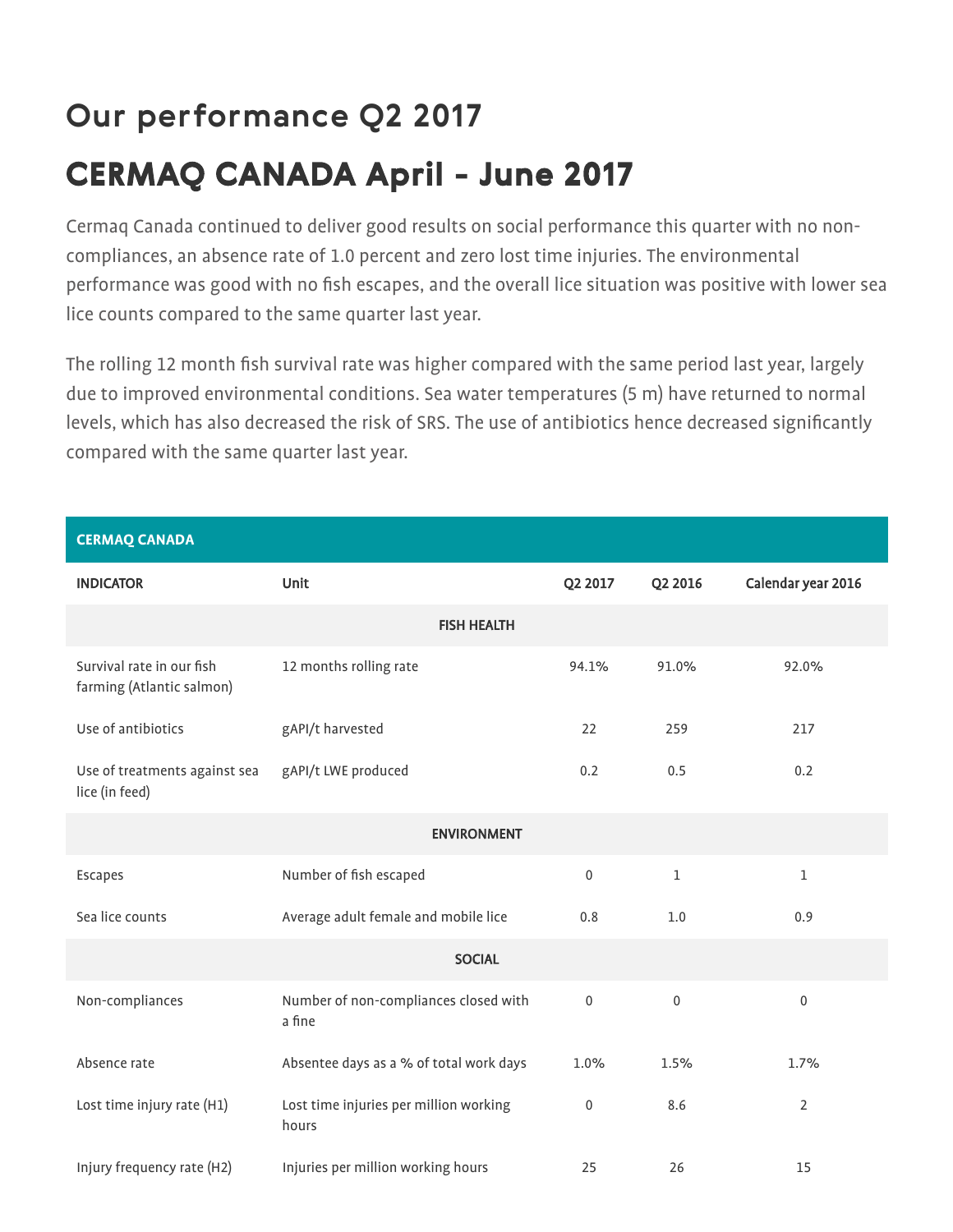Lost time from injuries per million working hours

### **CERMAQ CHILE April - June 2017**

Occupational health and safety performance continued to be good in our Chilean operations this quarter. There was a low injury frequency rate and lost time injury rate and a decreasing absence rate compared with the same quarter last year. Five non-compliances were closed with a fine this quarter. Sea lice counts were somewhat higher than in the same period last year, however sea lice treatment use decreased. There were two escape incidents this quarter which led to the unfortunate escape of 47 524 fish.

SRS is an industry wide threat and this burden is the main cause of fish mortalities in Chile. Antibiotic use is reported at the end of the farming cycle when the site is fully harvested. This quarter we had a significant decrease in our measure of antibiotic use compared to Q2 2016 with a use of 502 grams active ingredient used per tonne harvested by closed cycle. The main reason for antibiotic use remains Piscirickettsiosis (SRS).

Cermaq has a strong commitment to finding a sustainable solution for SRS, which currently can be partially controlled by traditional vaccination and managed by the use of antibiotics. For the last five years Cermaq's R&D team has worked actively with industry and academic partners to develop new and effective vaccines to fight SRS, promote vaccine innovation and their proper use. Cermaq Chile will continue to work on initiatives to reduce SRS during the farming stage, by encouraging the development of new vaccines prototypes, development of novel vaccination strategies and the use of these vaccines in Cermaq Chile sites.

In Cermaq it is important that antibiotic treatments are held to a minimum, only when strictly needed to restore fish health and welfare. Our policy for the use of antibiotics is to limit the use to cases where:

- Animal welfare is threatened by a bacterial disease
- A diagnosis of disease exist with a prescription of antibiotic by an authorized person
- The antibiotic has a proven therapeutic effect against the disease, and
- The antibiotic is approved for use in fish farming

| <b>CERMAQ CHILE</b> |             |         |                     |                    |
|---------------------|-------------|---------|---------------------|--------------------|
| <b>INDICATOR</b>    | <b>Unit</b> | Q2 2017 | O <sub>2</sub> 2016 | Calendar year 2016 |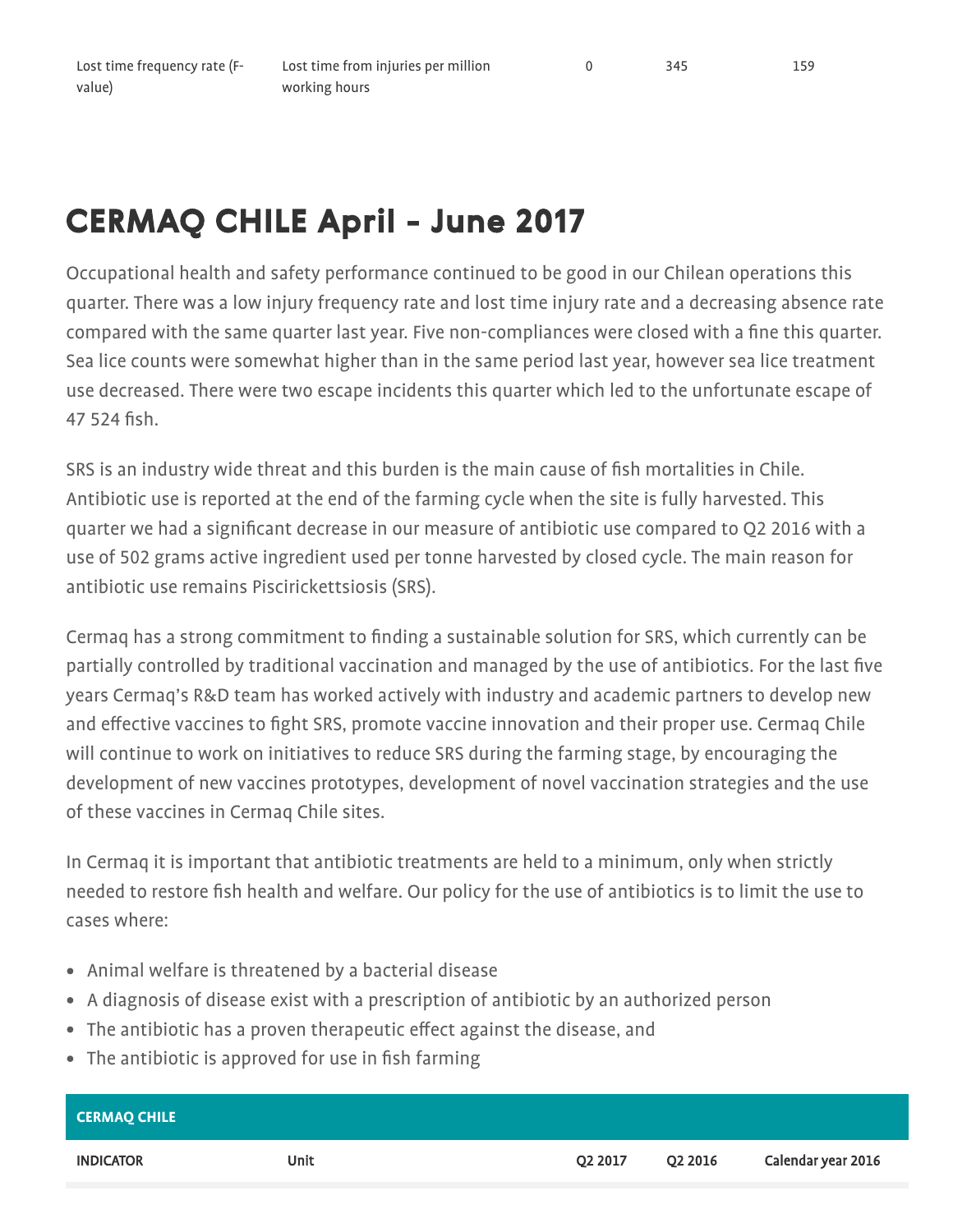| <b>FISH HEALTH</b>                                     |                                                      |                |                |                  |  |  |  |
|--------------------------------------------------------|------------------------------------------------------|----------------|----------------|------------------|--|--|--|
| Survival rate in our fish<br>farming (Atlantic salmon) | 12 months rolling rate                               | 93.2%          | 91.8%          | 92.9%            |  |  |  |
| Survival rate in our fish<br>farming (Coho)            | 12 months rolling rate                               | 96.9%          | 92.8%          | 97.0%            |  |  |  |
| Survival rate in our fish<br>farming (Trout)           | 12 months rolling rate                               | 97.0%          | 88.8%          | 81.6%            |  |  |  |
| Use of antibiotics                                     | gAPI/t harvested                                     | 502            | 1527           | 548              |  |  |  |
| Use of treatments against sea<br>lice (bath)           | gAPI/t LWE produced                                  | 5.4            | 17.5           | 8.8              |  |  |  |
| <b>ENVIRONMENT</b>                                     |                                                      |                |                |                  |  |  |  |
| Escapes                                                | Number of fish escaped                               | 47 524*        | $\mathbf 0$    | $\boldsymbol{0}$ |  |  |  |
| Sea lice counts                                        | Average adult female lice (Caligus)                  | 1.7            | 1.6            | $1.0$            |  |  |  |
| <b>SOCIAL</b>                                          |                                                      |                |                |                  |  |  |  |
| Non-compliances                                        | Number of non-compliances closed with a<br>fine      | 5              | $\overline{7}$ | 19               |  |  |  |
| Absence rate                                           | Absentee days as a % of total work days              | 1.9%           | 2.4%           | 2.1%             |  |  |  |
| Lost time injury rate (H1)                             | Lost time injuries per million working<br>hours      | 6              | $\overline{4}$ | 6                |  |  |  |
| Injury frequency rate (H2)                             | Injuries per million working hours                   | $\overline{7}$ | 5              | 8                |  |  |  |
| Lost time frequency rate (F-<br>value)                 | Lost time from injuries per million<br>working hours | 147            | 146            | 170              |  |  |  |

\* Escapes in Cermaq Chile this quarter are preliminary before harvesting

# **CERMAQ NORWAY April - June 2017**

The occupational health and safety performance in Cermaq Norway this quarter remains good, with no lost time injuries and a somewhat lower absence rate than in the same quarter last year. There were no non-compliances this quarter and no fish escapes.

In terms of environmental performance, sea lice counts were well below the regulatory limit of 0.5 average adult female lice per fish and counts were lower than the same period last year. Lice counts were low largely due to the implementation of preventive measures such as lice skirts and several sites with cleaner fish. No sea lice treatment was used this quarter.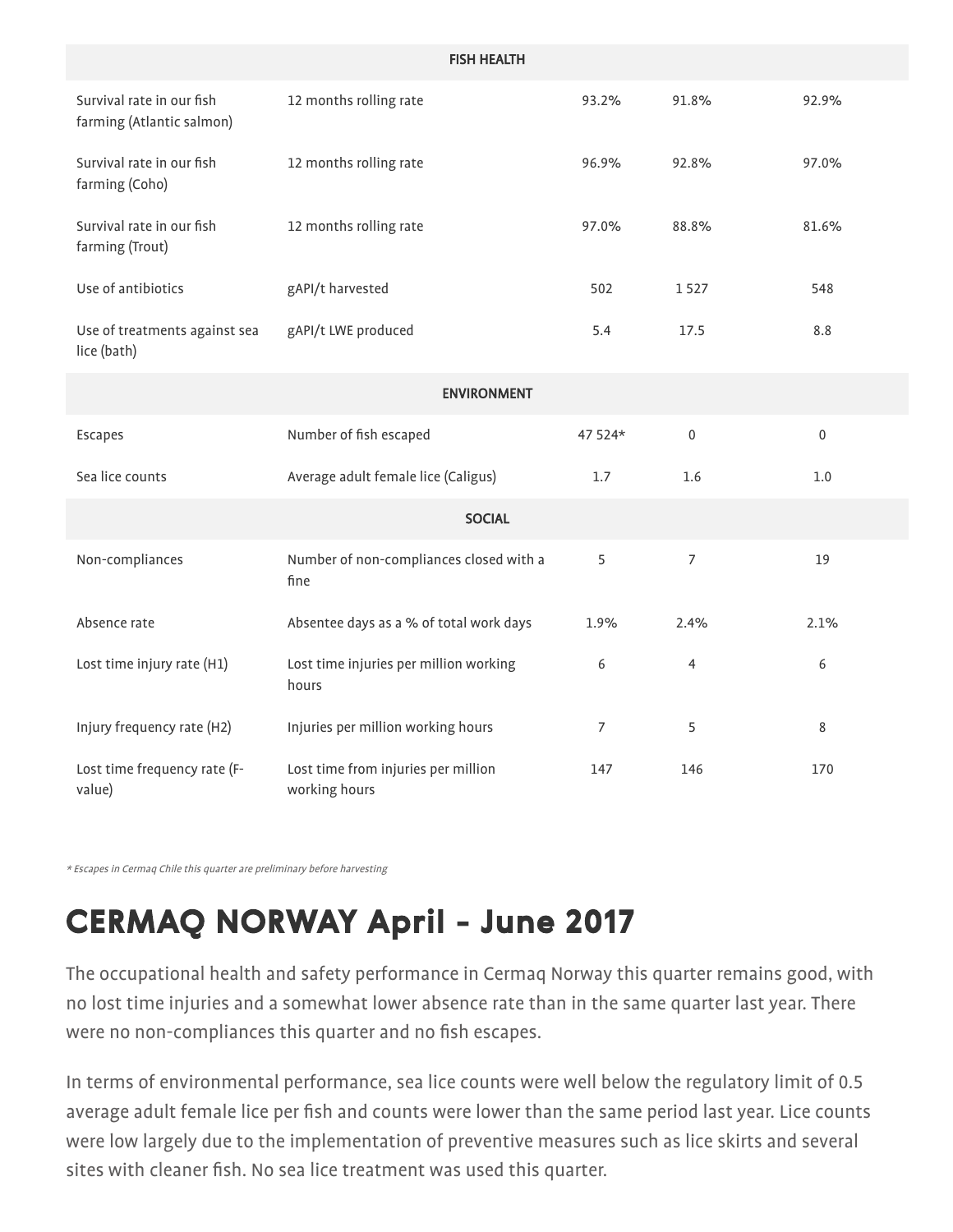The rolling fish survival rate improved compared with the same period last year, with a rolling survival rate of 95.6 percent this quarter. There was no antibiotic use by closed cycle this quarter in Cermaq Norway.

| <b>CERMAQ NORWAY</b>                                   |                                                      |                  |                  |                    |  |  |  |
|--------------------------------------------------------|------------------------------------------------------|------------------|------------------|--------------------|--|--|--|
| <b>INDICATOR</b>                                       | <b>Unit</b>                                          | Q2 2017          | Q2 2016          | Calendar year 2016 |  |  |  |
| <b>FISH HEALTH</b>                                     |                                                      |                  |                  |                    |  |  |  |
| Survival rate in our fish<br>farming (Atlantic Salmon) | 12 months rolling rate                               | 95.6%            | 92.2%            | 94.8%              |  |  |  |
| Use of antibiotics                                     | gAPI/t harvested                                     | $\mathbf 0$      | 4.4              | 1.4                |  |  |  |
| Use of treatments against sea<br>lice (in bath)        | gAPI/t LWE produced                                  | 0.0              | 1.1              | 0.5                |  |  |  |
| <b>ENVIRONMENT</b>                                     |                                                      |                  |                  |                    |  |  |  |
| Escapes                                                | Number of fish escaped                               | $\mathbf 0$      | $\boldsymbol{0}$ | 425                |  |  |  |
| Sea lice counts                                        | Average adult female lice                            | 0.03             | 0.07             | 0.07               |  |  |  |
| <b>SOCIAL</b>                                          |                                                      |                  |                  |                    |  |  |  |
| Non-compliances                                        | Number of non-compliances closed with<br>a fine      | $\mathbf 0$      | $\boldsymbol{0}$ | $\boldsymbol{0}$   |  |  |  |
| Absence rate                                           | Absentee days as a % of total work days              | 4.6%             | 4.9%             | 4.8%               |  |  |  |
| Lost time injury rate (H1)                             | Lost time injuries per million working<br>hours      | $\boldsymbol{0}$ | 13               | 5.3                |  |  |  |
| Injury frequency rate (H2)                             | Injuries per million working hours                   | 19               | 18               | 13.7               |  |  |  |
| Lost time frequency rate (F-<br>value)                 | Lost time from injuries per million<br>working hours | $\mathbf 0$      | 146              | 49                 |  |  |  |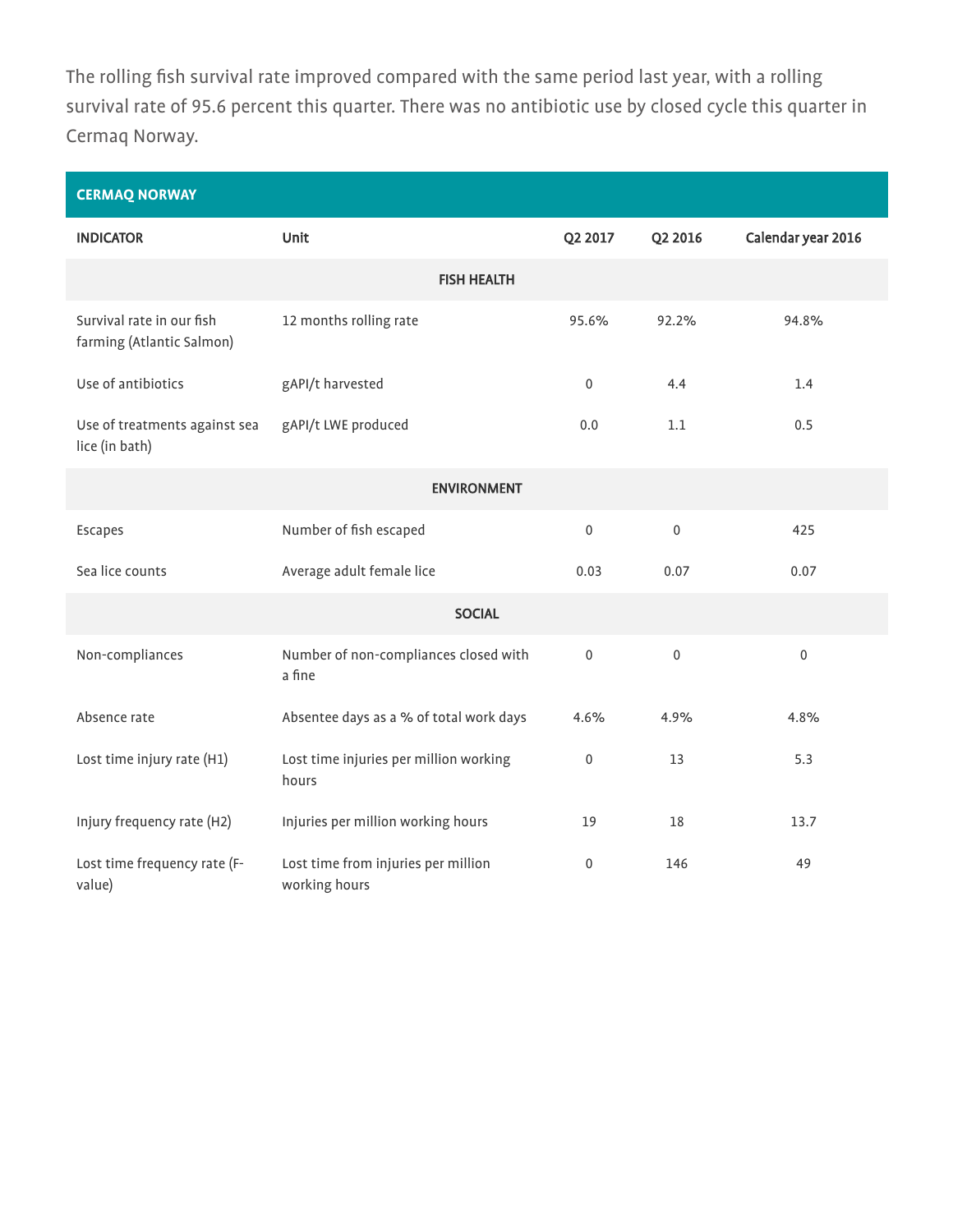## **How each indicator is measured**

### **Fish health**

Fish survival: The welfare status of farmed fish is of interest to a range of industry stakeholders. In Cermaq, we continuously strive to improve fish welfare through a range of measures and initiatives.

Survival can be used as one simple measure to gain an overview of the fish health situation. The indicator is a rolling 12 month measure which calculates survival number for the last 12 months as a proportion of the estimated number of fish in the sea in the last 12 month of the year (adjusted for harvest and mortalities). This is to adjust for short term variations and to enable to show longer term trends.

Antibiotic use: Medicines is a necessary tool in all kinds of animal farming to ensure animal welfare. In salmon farming, some geographical regions or companies have been able to significantly reduce their use of antibiotics over time, whilst others are relatively high users. This measure is useful to gain an overview and control of the antibiotics use in the operations, and ensure that our antibiotic policy is adhered to. We measure the total use of antibiotics divided on the biomass harvested within a quarter. We have chosen this measure as we consider that it gives the best indication of the sustainability of our production and product safety. Also this measure gives a good relation between antibiotic use and stock treated by period and provides better association between treatments and final products.

In Cermaq it is important that antibiotic treatments are held to a minimum, only when strictly needed to restore fish health and welfare. Our policy for the use of antibiotics is to limit the use to cases where:

- Animal welfare is threatened by a bacterial disease
- A diagnosis of disease exist with a prescription of antibiotic by an authorized person
- The antibiotic has a proven therapeutic effect against the disease, and
- The antibiotic is approved for use in fish farming

Sea lice treatment: This indicator seeks to quantify the amount of different types of sea lice treatment used by Cermaq. Bath treatments and in-feed treatments are included in the indicator,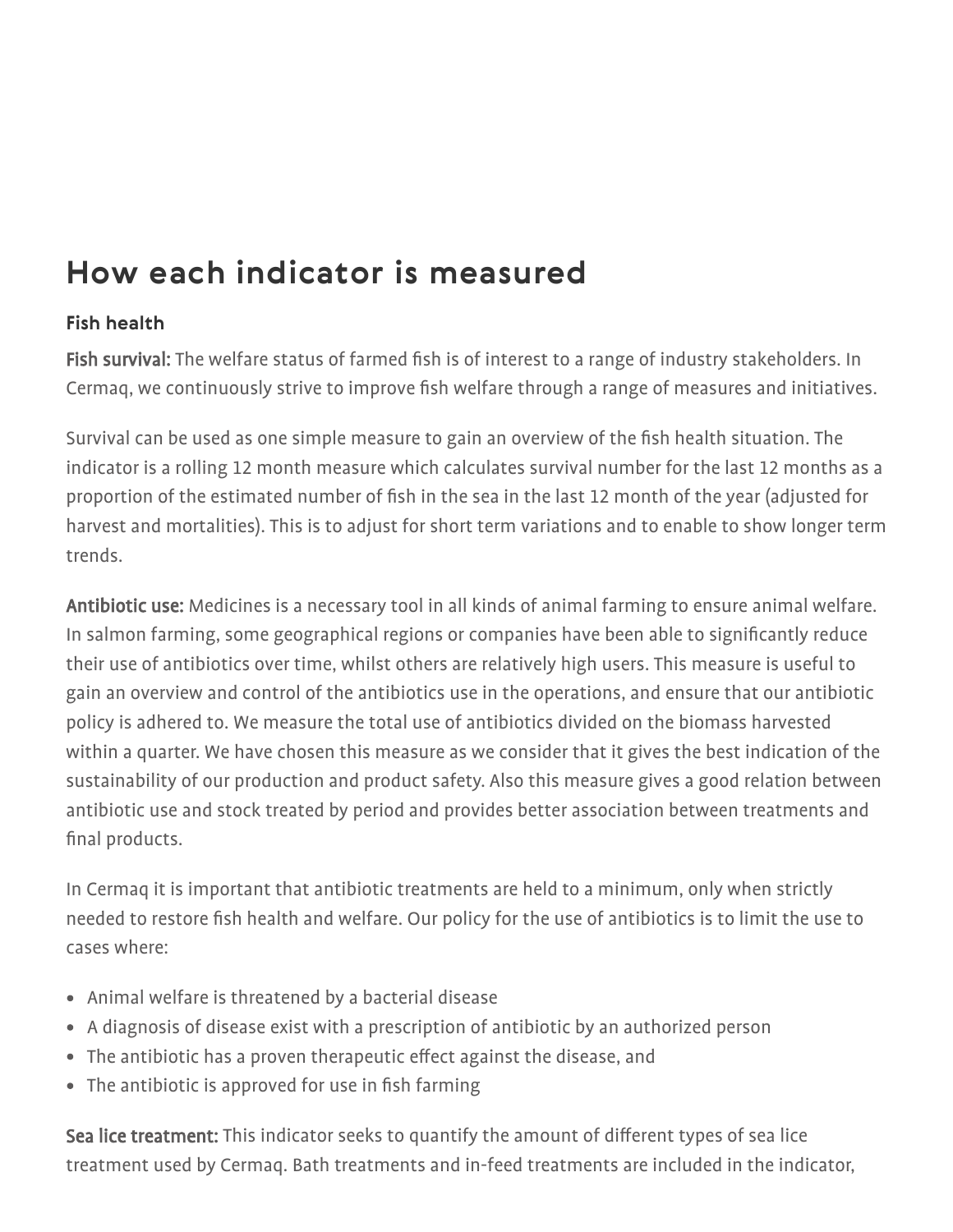where the most significant by region is published. Preventive methods are not included in the reporting; only treatments to ensure that sea lice levels are in compliance with regulatory set limits. A summary of non-pharmaceutical and preventive measures used in Cermaq, can be seen [here](http://globalsalmoninitiative.org/sustainability-report/). In Canada, only treatment in feed is used, while in Norway and Chile, bath treatments are most common are hence reported here. Treatments with hydrogen peroxide is not included in this figure.

**Escapes:** Our goal in Cermaq is zero escapes. Escapes may pose negative effects through possible interaction between the escaped salmon and wild salmon including the risk of compromising genetic integrity and increase competition in the freshwater environment. For fish farmers, escapes also represent a loss of valuable assets. Preventing escapes is a high priority and in the case of any incidents of escape, we work intensively to recapture as many fish as possible. This indicator aims to quantify the number and extent of fish escape incidents and what action has been taken to prevent recurrence, to minimize the risk of similar incidents in the future.

#### **Environment**

Sea lice counts: Sea lice represent a continuing challenge across operations in many regions. Control of sea lice in a sustainable way is critical to the future sustainability and growth of the salmon farming industry. We are therefore closely monitoring the sea lice counts in each region to gain an overview of the lice situation in Cermaq. Counts are made for each site, and the number reported here represents an average of each Cermaq operating company. The lice counting for each country is linked to the sea lice levels triggering treatment in the different salmon farming areas.

Non-compliances: Our clear goal is to comply with all applicable laws and regulations in our countries of operation. The level of any non-compliances within our operating companies also helps indicate our ability to ensure that operations conform to expected performance parameters. From an economic perspective, ensuring compliance helps to reduce financial risks that occur either directly through fines or indirectly through impacts on reputation. This indicator seeks to measure the compliance with environmental, social, and product regulations in our operations. It refers to final non-compliances closed with a fine.

### **OHS**

Cermaq employees shall be safe and secure at work. Occupational health and safety initiatives are integral parts of the Group's risk management. The OHS challenges are differing between the operating companies. Each operating company identifies its own relevant and suited initiatives to reduce the level of injuries and absence due to illness. Operating companies also engage regularly in the sharing of best practices to manage and mitigate common challenges, including the definition and measurement of a set of common OHS indicators reported monthly to the management.

Absence rate: This indicator measures absence related to employees' health including sickness, lost time from injuries (at work or outside work), or occupational disease.